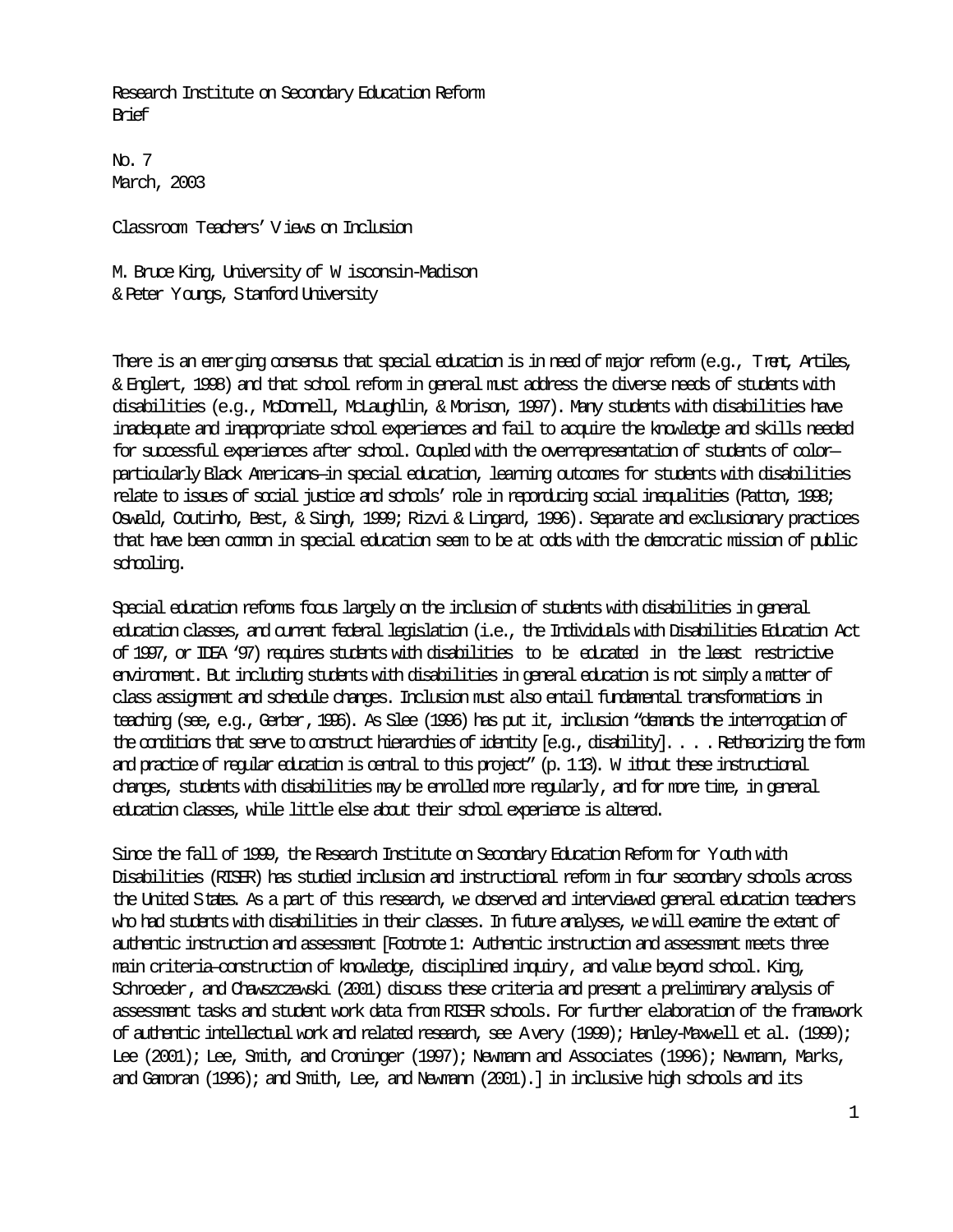relationship to the performance of students with and without disabilities. In this brief, we summarize participating teachers' views on (a) inclusion and its impact on their teaching and their students and (b) the extent to which special education teachers and Individualized Education Programs (IEPs) have supported inclusion efforts. Before we examine these teachers' views, however, we take a brief look at the schools in the study.

## Four Schools

RISER aims to expand the current knowledge base related to practice and policies in secondary schools that enhance learning, achievement, and postschool outcomes for students with disabilities. Central to this project is the SAIL model—Schools of Authentic and Inclusive Learning (Hanley-Maxwell, Phelps, Braden, & W arren, 1999)—and one of its main research questions addresses the intersection of inclusion and instructional practices by asking: What are critical features of instruction, assessment, and support strategies that promote authentic understanding, achievement, and performance for all students?

To select the schools for our study, we conducted a nationwide search for secondary schools with instructional reform efforts that included students with disabilities in general education classes. W e received 30 nominations. After follow-up phone interviews, we visited 10 of the schools and selected 4 because they demonstrated a high degree of inclusive practices and some degree of authentic instructional and assessment practices.[Footnote 2: RISER sought schools that demonstrated a high degree of inclusive practices in two ways: (a) including their students with disabilities in general education classes and (b) including in the overall school population students with a range of disabilities, from mild to severe. Our search did not reveal any schools that did both. In our sample of four schools, Mount Adam and Seven Hills (see Figure 1) had a few students with severe disabilities, and these students participated minimally or not at all in general education classes. At Seven Hills, for example, there was a program for students with multiple and severe disabilities (seven in 2000–2001) who participated in a few mainstream classes and activities but received assistance and tutoring from general education students. School names are pseudonyms.] The vast majority of special education students at these schools had mild to moderate disabilities. Figure 1 summarizes key characteristics of the four schmils.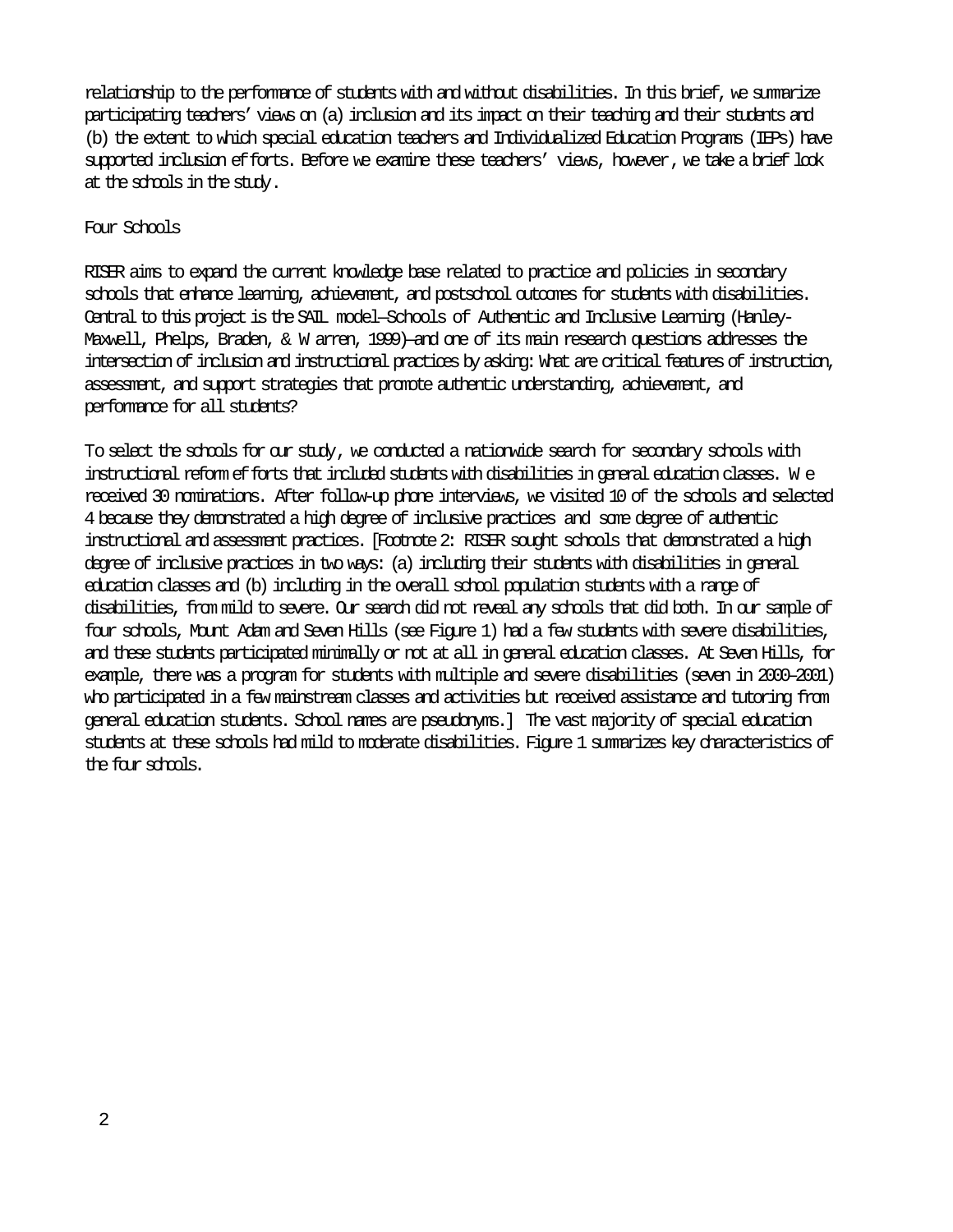#### Figure 1\*

Clarendon Secondary School

- $\triangleright$  Urban school of choice for approximately 520 students in Grades 7–12
- ¾ 52% Latino/a, 45% African American, 2% White, 1% Asian; 37% free/reduced-price lunch
- $\triangleright$  22% of students in special education, mostly with mild to moderate learning disabilities
- $\triangleright$  Three divisions, interdisciplinary curriculum, service learning
- $\triangleright$  Graduation by course completion, portfolio, and exhibition
- $\triangleright$  Member of a national secondary school reform organization

Mount Adam High School

- $\triangleright$  Rural school of approximately 480 students in Grades 9–12
- ¾ 99+% White; 17% free/reduced-price lunch
- $\triangleright$  16% of students in special education, mostly with mild to moderate learning disabilities
- ¾ Personalized Learning Plans for all students, options for community-based learning
- ¾ Professional Development School

Rothbury High School

- ¾ Suburban/rural school of approximately 880 students in Grades 9–12
- ¾ 98% White, 1% Asian, 1% Latino/a; 2% free/reduced-price lunch
- $\triangleright$  17% of students in special education, mostly with mild to moderate learning disabilities
- $\triangleright$  New school in 1992, with inclusion a key component
- $\triangleright$  Two divisions, limited interdisciplinary curriculum, service learning
- $\triangleright$  Graduation by course completion, portfolio, and exhibition
- ¾ Member of a national secondary school reform organization

Seven Hills High School

- ¾ Small city school of approximately 1,000 students in Grades 9–12
- ¾ 70% White, 15% Native American, 8% Hispanic, 6% African American, 1% Asian; 17% free/ reduced-price lunch
- $\geq 11$ % of students in special education, mostly with mild to moderate learning disabilities
- $\triangleright$  New school in 1989, with inclusion a key component
- $\triangleright$  Special education support in general education classes or in learning center
- $\triangleright$  Team-teaching with general and special education teachers, study skills class required for students with disabilities

\* Demographic data provided by the school for the first year of data collection, 1999–2000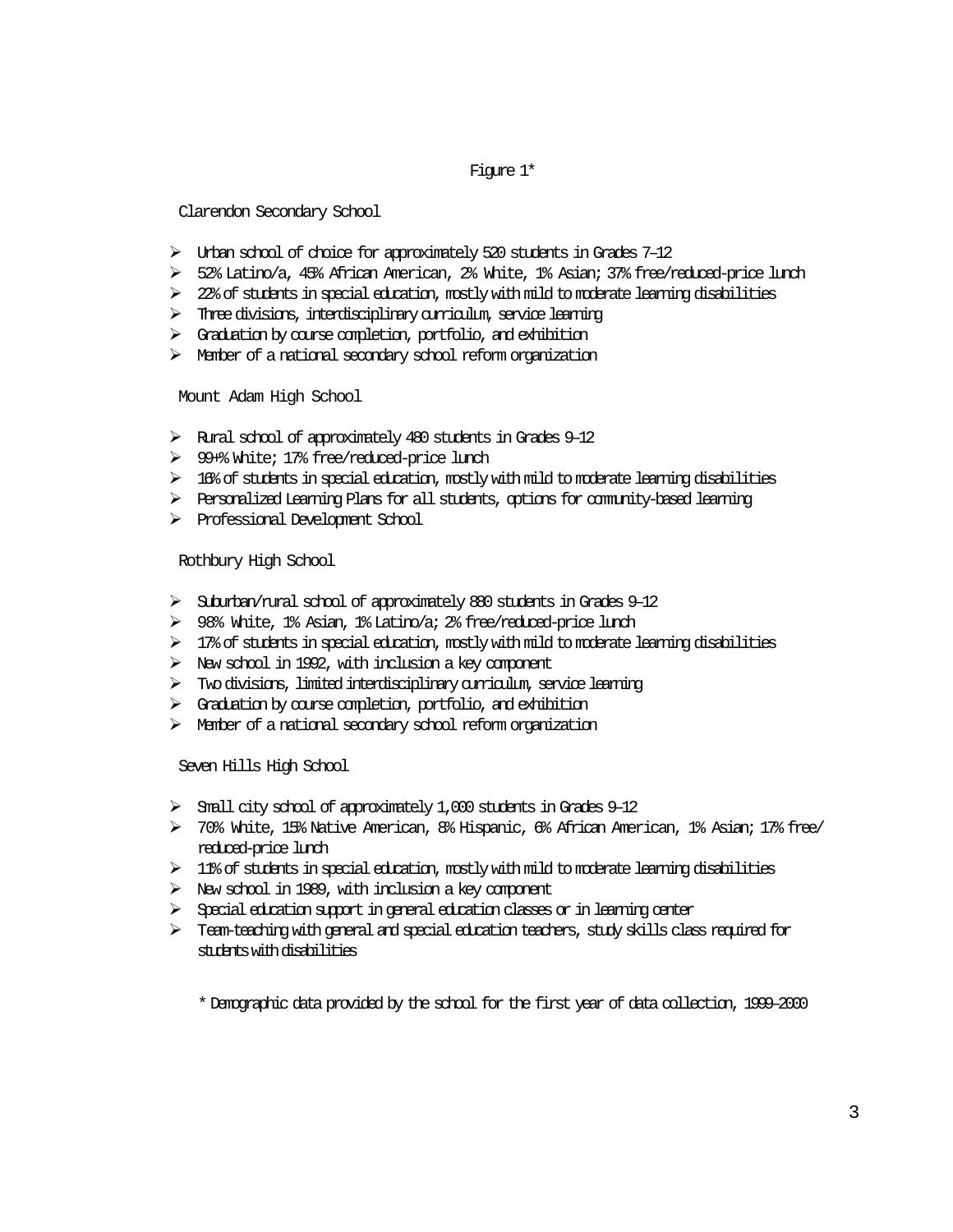## Clarendon Secondary School

Clarendon Secondary School is an urban school of about 520 students in Grades 7–12. Fifty-two percent of the students are Latino/a, 45% African American, 2% White, and 1% Asian. Thirty-seven percent receive free or reduced-price lunch, although school personnel estimated that about 85% are eligible. The school is divided into three divisions for Grades 7/8, 9/10, and 11/12. Classes in the main subject areas emphasize an interdisciplinary curriculum, and students participate in service learning. Graduation is conferred upon the fulfillment of course requirements and the successful completion of portfolios and exhibitions. Clarendon is a member of a national school reform organization. Of the total student population, 22% are students with disabilities, most of them with a mild to moderate learning disability. All of the students with disabilities are fully included in general education classes; additional help from special education teachers is provided as needed in a resource room and occasionally in their general classes.

## Mount Adam High School

Mount Adam High School is a rural school of approximately 480 students in Grades 9–12. Almost all of the students are White, with 17% receiving free or reduced-price lunch. Students, their parents, and teachers create individual Personalized Learning Plans (PLPs). PLPs are designed to encourage strong adult-student relationships and to help structure students' school experiences. The school also offers options for community-based learning. As a Professional Development School, Mount Adam works in conjunction with the nearby state university. Of the total student population, 16% are special education students, most with a mild to moderate learning disability. All of the students with disabilities take general education classes with support from paraprofessionals in classes and from special educators in a resource room. However, in some classes, special education students predominate, and almost all special education students are in the general track rather than college-bound curriculum.

### Rothbury High School

Rothbury High School is a growing suburban-rural school, with 880 students in Grades 9–12 in 1999- 2000 and about 980 in 2000-2001. Of its students, 98% are White, 1% Asian, and 1% Latino/a; only 2% receive free or reduced-price lunch. The school opened in 1992 with a clear mission of inclusion. The school is divided into two divisions, one for Grades 9–10 and the other for Grades 11–12. All students participate in service learning, and graduation is conferred upon the fulfillment of course requirements and the successful completion of portfolios and exhibitions. Rothbury is also a member of a national school reform organization. Of the total student population, 17% are students with disabilities, most of them with a mild to moderate learning disability. Almost all of the students with disabilities are fully included in general education classes with support from special education teachers within the classes.

### Seven Hills High School

Seven Hills High School is a small city school of approximately 1,000 students in Grades 9–12. Students are 70% White, 15% Native American, 8% Hispanic, 6% African American, and 1% Asian, with 17% receiving free or reduced-price lunch. The school opened as a new district high school in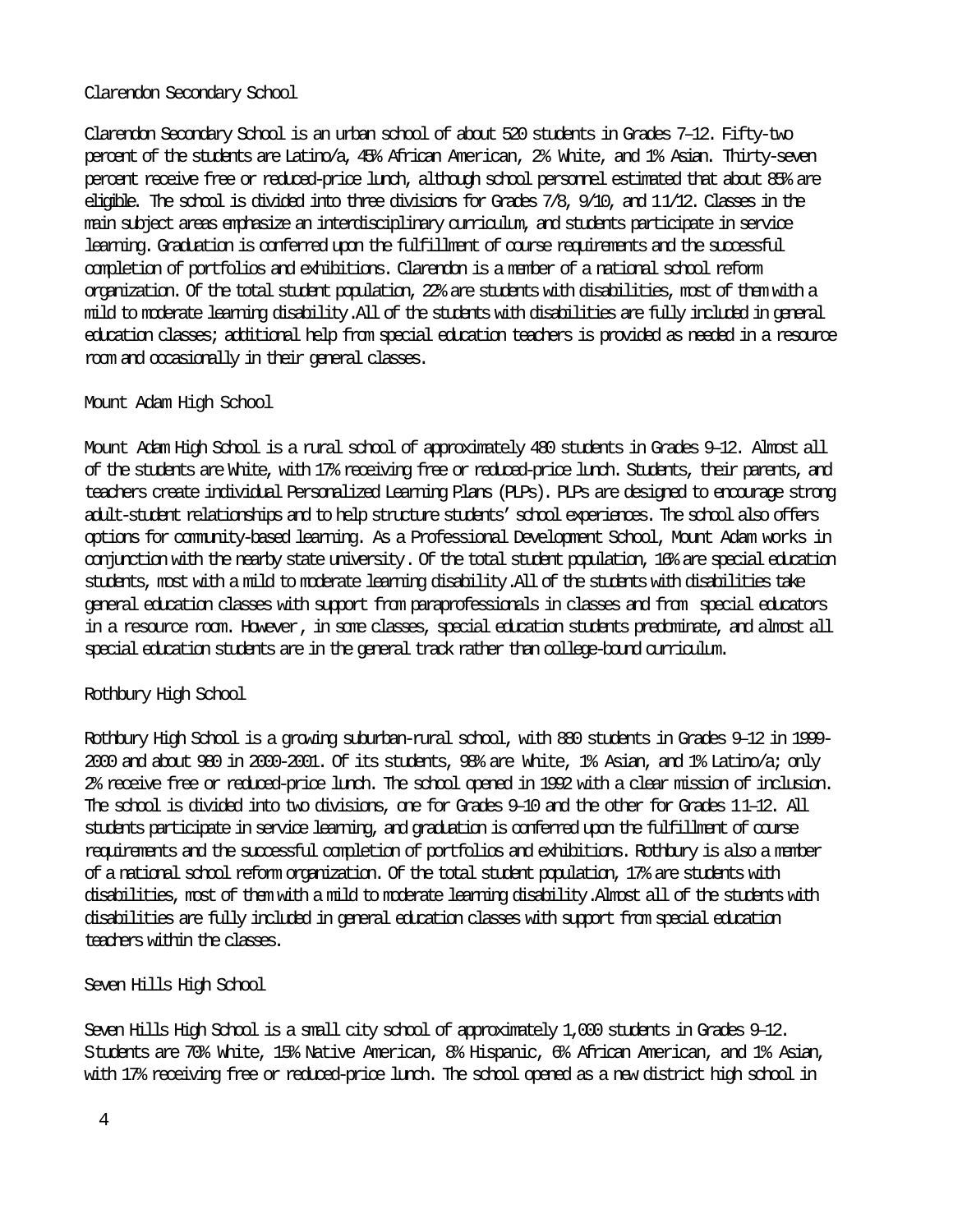1989 with inclusion a key component. Three to four courses per year in science, math, and history are team-taught by general and special education teachers. Eleven percent of the total student population are special education students, most with a mild to moderate learning disability. Of these, about 28% are fully included, and about 50% spend more than three quarters of their class time in general education classes. Among the latter group, for example, ninth-grade students with disabilities take a separate study skills class that largely focuses on developing self-determination skills. Special education teachers provide support in general education classes, in separate classes for students with disabilities, and in a learning center that is open to all students.

This brief presents findings from data collected at the four schools in our study from fall 1999 through fall2001. W e asked each school to identify eight general education teachers who had students with disabilities in their classes and who emphasized intellectual quality in their teaching. The teachers represented the academic subject areas of language arts, science, mathematics, and social studies one teacher in each area from Grades 9 and 10 and one in each area from Grades 11 and 12 at each school. Each semester, RISER researchers in teams of two or three visited the schools for 2 to 3 days. Each of the eight teachers participated in a structured interview lasting about an hour, and one of each teacher's classes was observed three times. Each semester, these teachers also submitted what they considered to be an important assessment task used in the observed class, along with the student work completed for the task. [Footnote 3: In interviews, we asked classroom teachers to discuss the lessons we had observed and explain the ways in which the lessons were and were not typical. W e also asked the teachers to clarify their major objectives for the class and the ways in which these objectives related to their students with disabilities. Finally, the teachers were asked to describe their school's approach to inclusion, the ways in which inclusion influenced their teaching, and the support (or lack of support) they received for teaching in a school with inclusion (e.g., from special education staff and students' IEPs). Due to changes in teaching staff, the number of regular education teachers interviewed at each school varied from 8 to 11. Due to time constraints, not all teachers were asked all interview questions.

Interviewers reviewed and corrected the interview transcriptions. Two research staff members were then assigned one school apiece, and a third was assigned the remaining two schools. For each school, research staff coded the interviews and wrote a school report that addressed the following questions:

- What are teachers' conceptions of curriculum and instruction? How do teachers characterize their assessment practices? How do teachers' views relate to the three general criteria of authentic pedagogy (construction of knowledge, disciplined inquiry, and value beyond school)?
- How does inclusion influence teaching? What are teachers' approaches (e.g., accommodations) to their students with disabilities?
- What kinds of structural, programmatic, and cultural supports do teachers cite for authentic and inclusive practices?

Three other researchers then reviewed each report. Among the three, one had made research visits to the school in question, and at least one other had not visited the school or written any of the individual school reports. Finally, a fourth researcher coded all teacher interviews from the four schools and, based on this coding and the four individual school reports, wrote a cross-case analysis focused on the above questions. This process of qualitative analysis helped ensure that descriptions and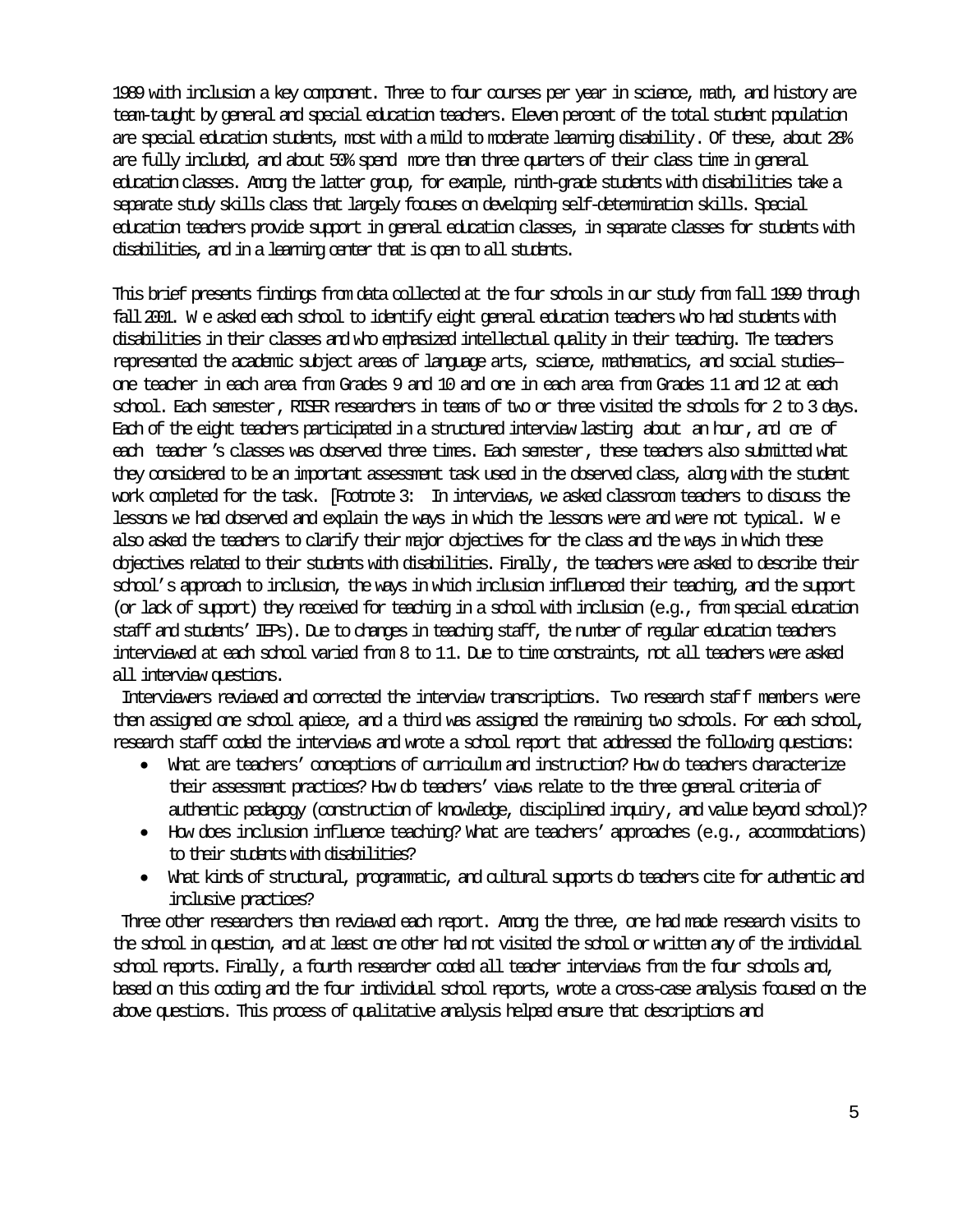interpretations relevant to the above questions, as well as supporting evidence for them, were examined for consistency and validity, both for individual schools and across all four schools.]

In the next sections, we report classroom teachers' perspectives on (a) the ways in which inclusion affected their teaching and their students; (b) the extent to which they collaborated with, and received support from special education teachers; and (c) the usefulness of IEPs. W e conclude by drawing some implications from these findings.

Findings

# Inclusion and Teaching

W ith only a few exceptions, teachers across all four schools were firmly committed to inclusion. They saw inclusion as a benefit not only for students with disabilities, but for all students and for their own teaching as well. At all schools, teachers modified their instruction for students with disabilities in their classes, but only at three schools were teachers committed to practices consistent with authentic intellecutal work.

Inclusion and students.According to some of the teachers at each school, inclusion benefited all students. Teachers felt that it provided learning opportunities to students with disabilities that they otherwise would not receive. A Rotherbury teacher's comments were illustrative:

What would negatively affect my teaching is a change to a tracked system where all kids are no longer offered the same curriculum. . . . Doors would be shut on them. Heterogeneity has enabled me to give students with weaker math skills a difficult math project.

Similarly, teachers believed that expectations for students with disabilities were higher in inclusive classrooms than in segregated programs. Teachers thought that these students benefited not only from expanded learning opportunities but also from their interactions with general education students, who were seen as positive role models.

The benefits to students with and without disabilities were reciprocal, according to some of the teachers. A teacher at Mount Adam explained that inclusion is positive because other students see "special education students interact in class and answer questions. It's a real positive acceptance on their part, just being able to recognize the talents of other students that they normally wouldn't think of being talented at all." But there were also important dissenting viewpoints at this school. Another teacher felt that any benefits from inclusion were nullified by the fact that classes were heavily tracked and almost all special education students were placed in general rather than college-bound classes. In her words:

Even though we say it's inclusion, we definitely track here—there's college prep and there's not. The kids all know who they are, they literally even say it to you, "Oh, I'm in the dummy class." That kills me; I hate that. So perhaps the negative effect would be the tracking because the students know it and there are no positive role models for them.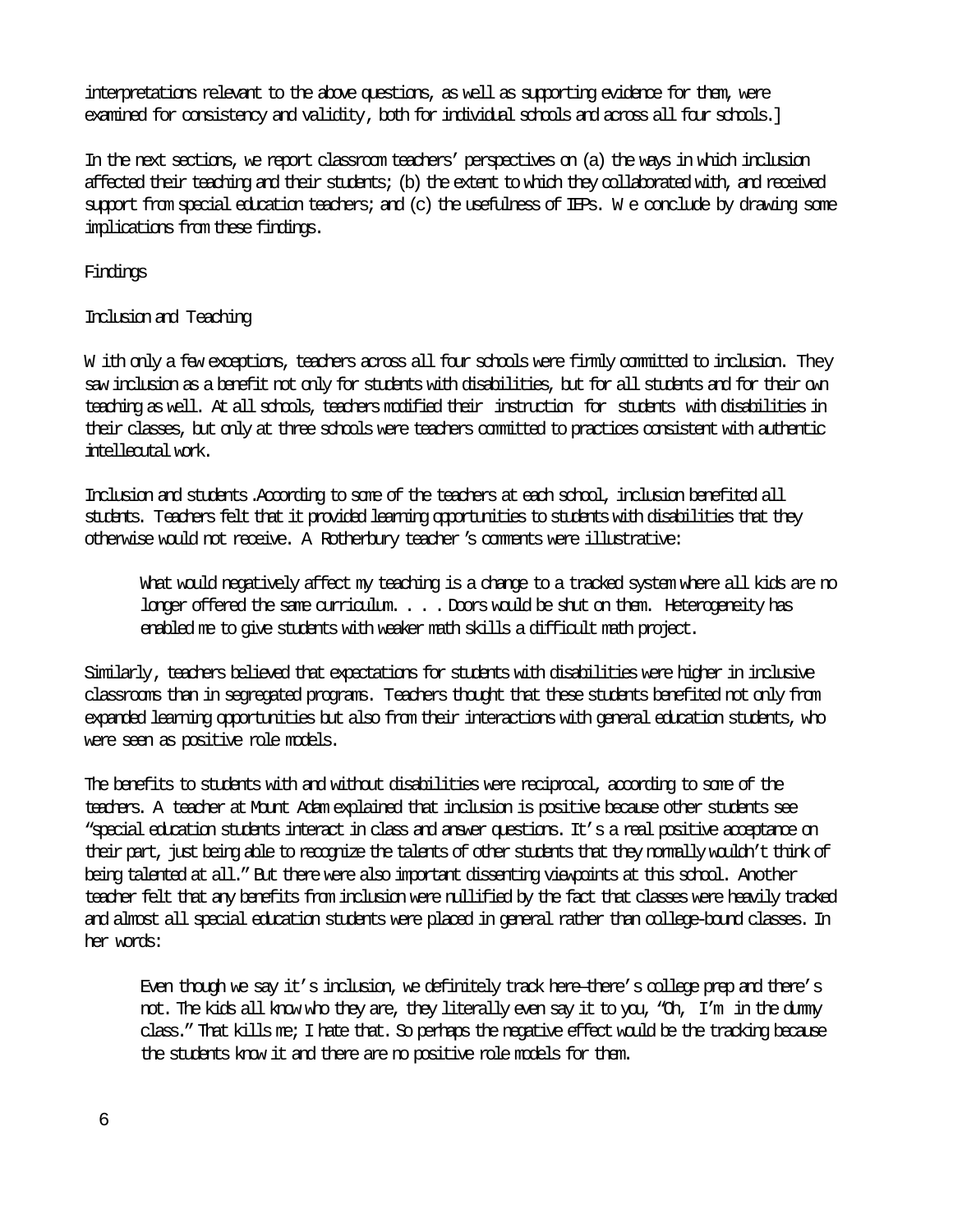Inclusion and instruction.Almost all of the teachers we interviewed were asked directly about the ways in which inclusion influenced their teaching, and they unanimously agreed that it had positive effects. Many acknowledged the challenges of teaching in inclusive classes, but generally they felt it enhanced their overall approach. A Seven Hills teacher said inclusion has made his teaching "a little more difficult because bringing these kids in and modifying tests and activities—it'salittlebitmore difficult, but it makes it a little more challenging, too, and encourages teachers to stretch and adapt and that's good." As a Clarendon teacher put it:

The positive effect [inclusion] has had on my teaching is that many times what is helpful for special ed kids is helpful for regular ed kids and also helpful for me. The clearer I can be, and the more I can bring the ideas into the realm of the concrete, the better.

Teachers disclosed that inclusion pushed them to focus on students and to individualize their instruction as much as possible. A Rothbury teacher described the positive effect of inclusion as follows:

I'm always on my toes. I'm always thinking about every student in my classroom as opposed to the subject, so I don't go into my calculus class and say, "OK, what calculus lesson am I going to teach them today?" or "What integrated math 3 am I going to teach them?" But instead, "Who are the kids in my class and what do they need?" So that'spositive.

Even a Mount Adam teacher who felt that inclusion had an overall negative impact on the school believed that it had pushed him to use interactive approaches with students:

The kids do benefit by having lots of different learners in a room. And I have to stretch as a teacher because of it, too, because I know that I can't just stand up there and lecture. I have to be more mindful of the people who don't process that way. So I'm constantly trying to tap into different learning intelligences and styles and modes and all that stuff.SoIthinkit's good for me, it keeps me fresh.

Although support for inclusion was generally strong, many teachers noted that there was a downside. The negatives included the extra time required for lesson or assignment preparation and for participation in meetings for students with disabilities (e.g., IEPs), the occasional practice of placing too many students with disabilities in a single class, and the experience of confronting their own lack of skill in accommodating these students. On the last point, a Clarendon teacher's comments were particularly poignant. She stated:

There are times when I feel like as a teacher this is not feasible and I'm being asked to do something that most people would find impossible and that the people who set up this inclusion model are not people who will be in the classroom or haven't been there in a long time. . . . I think I get frustrated, I think a lot of teachers get frustrated. It's not that we want to reject students, it's that we want to be able to adequately meet their needs and the biggest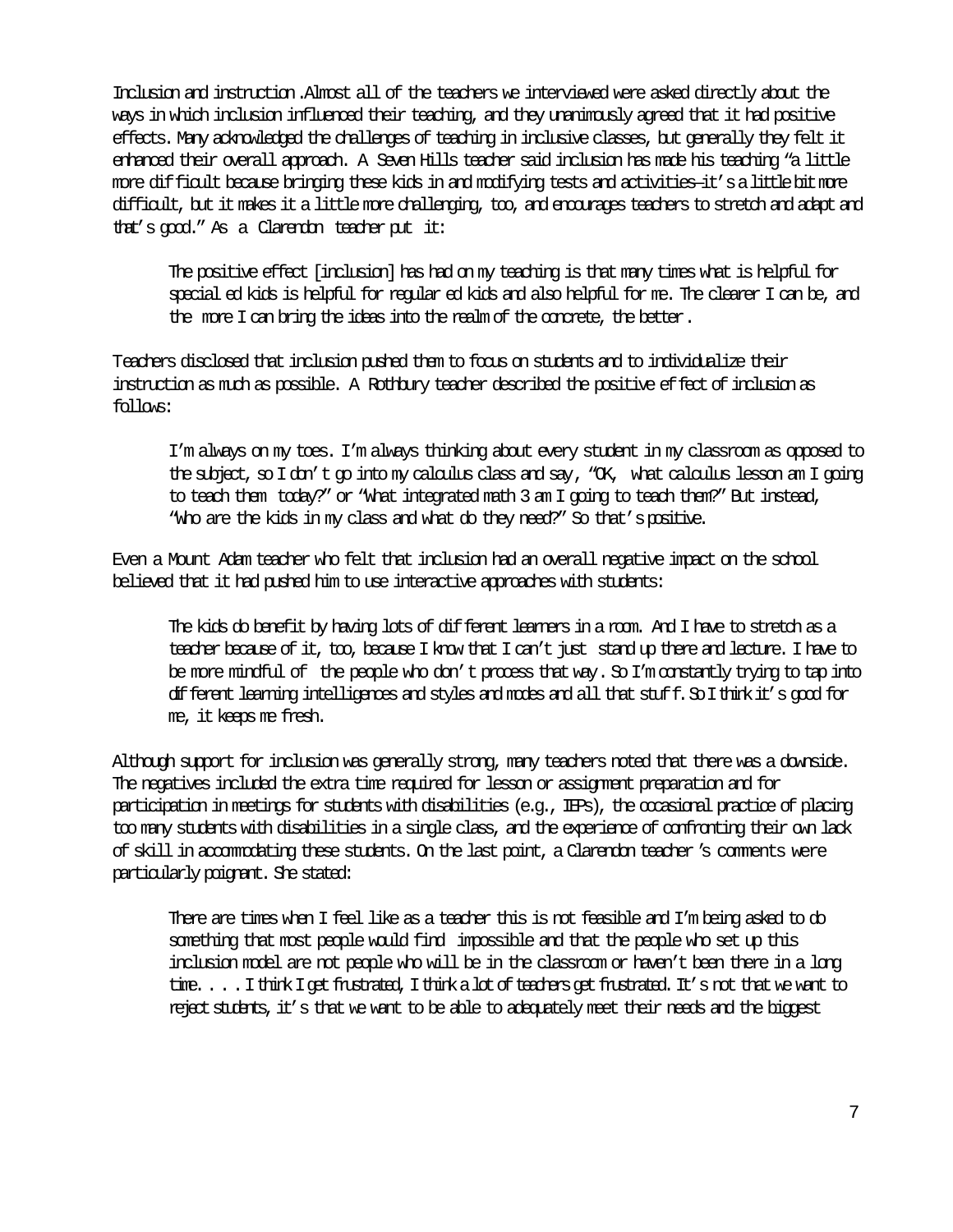Inclusion and authentic pedagogy.Virtually all teachers across the four schools indicated that they modified their instructional practices to accommodate the needs of special education students. There was, however, considerable variation in the extent to which teachers espoused authentic instructional practices and held challenging expectations for both students with and students without disabilities. Teachers at individual schools were fairly consistent on these issues, however.

At Clarendon, all teachers we interviewed emphasized standards of "habits of mind" as key to their teaching. These standards correspond closely to the three general cheracteristics of authentic intellectual work (construction of knowledge, disciplined inquiry, and value beyond school). In lessons, exhibitions, and portfolios, teachers expected students to show competence in these five habits of mind: making connections, taking different perspectives, using evidence to support an argument, speculating on what might happen differently, and explaining why it matters. One of the teachers summarized well the school's instructional focus. He said he wanted students to

understand what the question [under study] is and be capable of thinking about it critically from their own point of view and multiple points of view. And [they] will be able to apply knowledge that they have gained from the work to that question and that question would be something that is going to be useful to them in their life. . . .We're studying a unit on how the U.S. became a dominant world power and I think if they have a good sense of what the U.S. is in relation to other countries of the world, I consider that useful.

This teacher added that he expected students to express their ideas and support them coherently in writing.

Despite Clarendon's clear instructional focus and inclusive classrooms, persisting dilemmas of teaching remained. For example, one teacher struggled with the inherent tension over broad content coverage and depth of learning. He confessed he was not happy with his recent decision to drop a creative simulation role-playing exercise [Footnote 4: The abandoned exercise was a simulation in which students would be asked to play diplomats from different countries and negotiate with each other on the events leading to W orld W ar I.] in order to cover more content. Some teachers thought inclusion weakened the curriculum and described adapting instruction in ways that lowered expectations for students with disabilities. One put it bluntly: "In general, I have less expectations for students with disabilities."

One Clarendon teacher also noted that the school had had a much higher percentage of special needs students, including students with disabilities, in the last 4 years. As a result, the school was struggling with their inclusion model even though they were committed to it philosophically. He asserted that these difficulties were having a negative impact on teaching and learning, and his comments suggest the need to improve the knowledge and skills of teachers to better educate students with disabilities. He stated:

It's made things so much more difficult, it really has made teaching much more frustrating, more challenging. . . . It's made talking about curriculum a lot more difficult because we talk about things and we know that we don't have the perfect inclusion model. So therefore, basically what's going to happen is kids that are going to have difficulties are going to get left behind and kids that are able to soar are going to be held back. Until we get the perfect way to

8 accommodate everybody,  $\ddot{t}$  s going to be frustrating.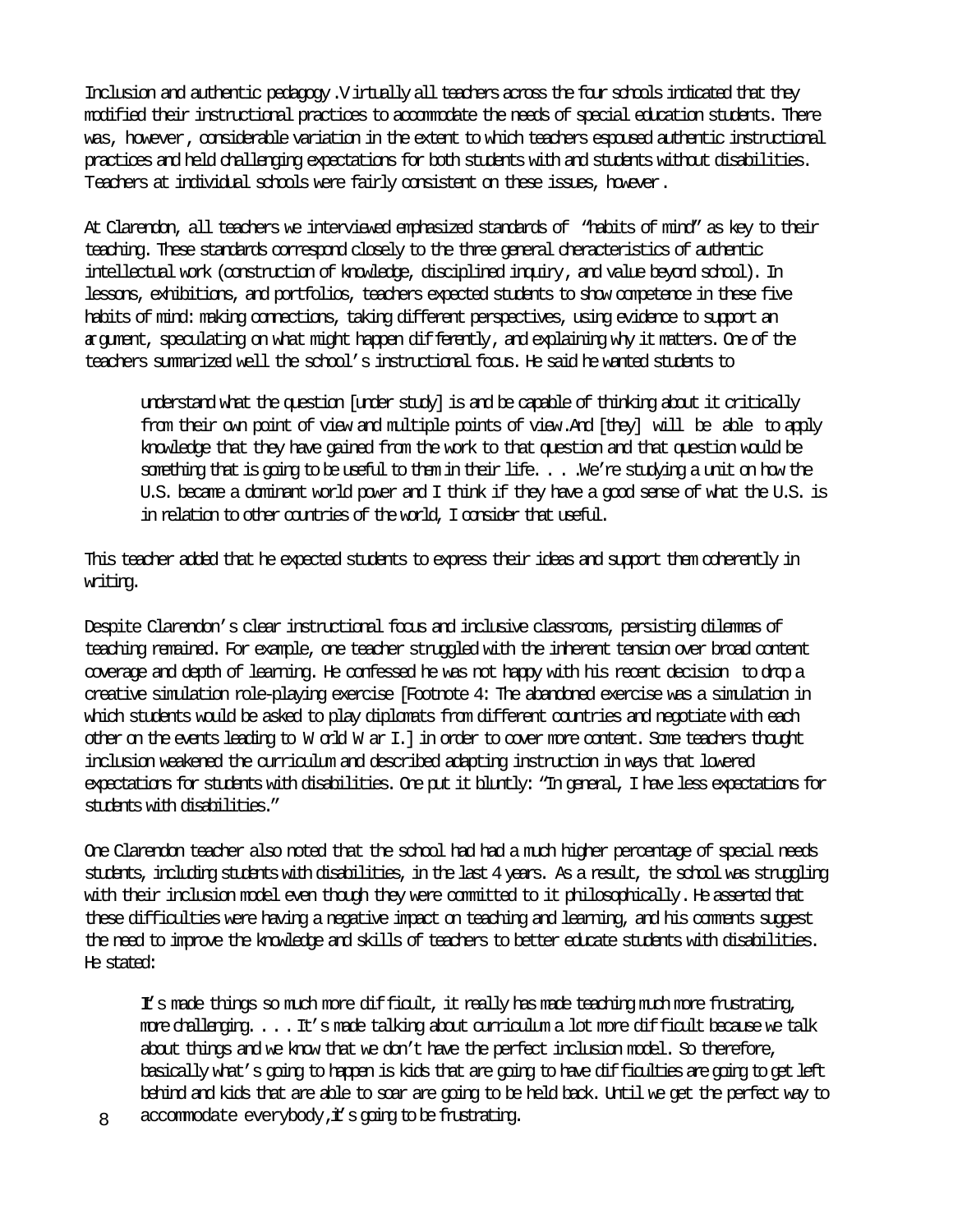At Seven Hills, most teachers emphasized higher order thinking skills and depth of knowledge rather than rote understanding of facts and ideas. Many elaborated on how they balanced lower and higher order tasks in their lessons and assessments for all students. As we will see later, the close working relationship between special and general education teachers seemed to support these approaches. A majority of the eight classroom teachers at Seven Hills said explicitly that the key to their teaching was having students construct their own knowledge and rely much less on the teacher. One teacher, for example, said she used to "spoon-feed" students information, but now she holds them accountable for their learning, using techniques such as role-play to demonstrate scientific understanding.

Rothbury teachers emphasized in-depth learning and solving real-world problems. Though traditional tests and quizzes had their place in these classrooms, exhibitions were the cornerstone of student assessment. Teachers argued that these exhibitions required students to show complex thinking and indepth understanding of content. Students with disabilities received appropriate accommodations but were held to standards of performance similar to those expected from general education students.

One teacher compared her experiences at Rothbury to those at a previous school and explained how Rothbury's commitment to reform, including inclusion, supported high-quality teaching:

The school's commitment to reform has been critical to both supporting my efforts to become aneffective teacher and to keeping me focused on becoming a better teacher. Last year, ata more traditional school, when I tried to shift control of the classroom to the students, other teachers communicated through their reactions that they believed I was doomed to failure. This was difficult for me, particularly as a new teacher. I felt that reform was talked about, but there were no real earnest efforts to implement it, and I felt myself falling into more and more traditional teaching practices myself.

At Rothbury, she had experienced the following positive effects: (a) general support and encouragement from colleagues, (b) ideas from colleagues to support her daily efforts to implement authentic teaching practices, and (c) scheduled opportunities to reflect on teaching practices.

Teachers at Mount Adam, in contrast to those at the other three schools, tended to focus on the importance of the relationships between students and teachers, emphasizing students' affective traits over their academic or intellectual progress. One teacher summarized the situation with some frustration:

Although I love teaching those kids . . . so little is focused on teaching here that I can't really say there is a positive effect [of inclusion] on my teaching. I mean, we focus on PLPs [Personalized Learning Plans] and relating to the kids, but we don't really focus on good teaching. I wish we did, I really wish we did and I don't know if I'm alone in saying this, but we spend so much time on other things.

Collaboration Between Special and General Education Teachers

General and special education teachers collaborated at all four schools, and special education staff assisted in or team-taught many classes. But across schools, classroom teachers varied significantly in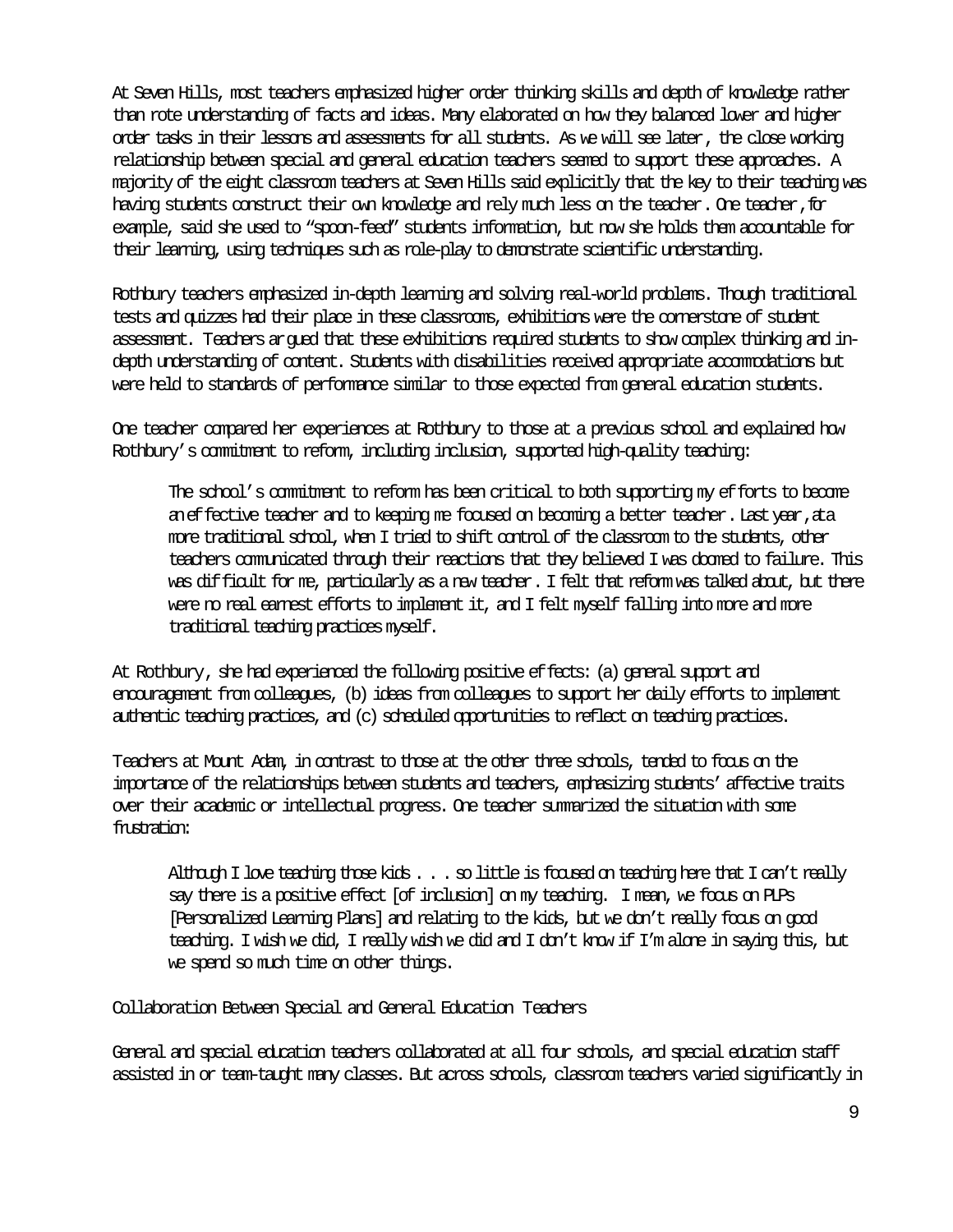how helpful they perceived special education teachers to be to their teaching.

Rothbury and Seven Hills teachers described the most positive working relationships with special education teachers. At both schools, special educators came into classes and taught along with classroom teachers, who unanimously saw the special educators as providing important teaching assistance. Classroom teachers emphasized that special educators provided them with critical information about students, helped them accommodate students' disabilities in lessons and assessments, and helped monitor students' progress. In addition, special education teachers sometimes modeled valuable instructional strategies. One of the Seven Hills teachers expressed this well. He said he

received a lot of help from the [special education] program; you've got a good support network there and they have some good information. They have come in and team-taught classes with us, and brought their expertise on small group work and authentic assessment. . . . The [special education] program here does everything; they can let the teachers here know what the needs of the students are and how they can fit that into test taking—from the use of alternative assessments to tools that kids can use in taking tests.

At Seven Hills, a general education and a special education teacher team-taught three classes in 2000– 2001—one in history, one in science, and one in math. In one of the school's exceptions to full inclusion, the team-taught science class was specifically for students with disabilities. According to the general science teacher, the special educator "really helps me because his background is in special ed and so the way he would interact with some kids that are challenging discipline-wise or behaviorwise, I've learned from him."

In contrast, classroom teachers at Clarendon and Mount Adam had mixed perceptions. Roughly half the teachers at each of these schools said they received important help from special education teachers. At Clarendon, four of the eight teachers saw special educators who came into their classrooms as supporting students, helping with the accommodation of students' disabilities, and suggesting instructional strategies. On the other hand, other Clarendon teachers believed that the special education staff did minimal work. In one case, a classroom teacher asked a special education teacher to modify a task, "but nothing transpired. . . . It's just absurd. The resource room teachers only want to take more time out of a teacher's day to meet with them to discuss children with disabilities, wondering how they're doing in the class." Other teachers mentioned that special education teachers were not particularly effective with students, due in part to insufficient understanding of the curriculum.

Classroom teachers at Mount Adam echoed these divergent views. One teacher said there was little collaboration because the teachers in the special education department "are just totally unprepared, unqualified to be in the room; they cause more problems than they're worth." Another teacher said she got terrific help, especially with accommodations on assignments and assessments for students with disabilities.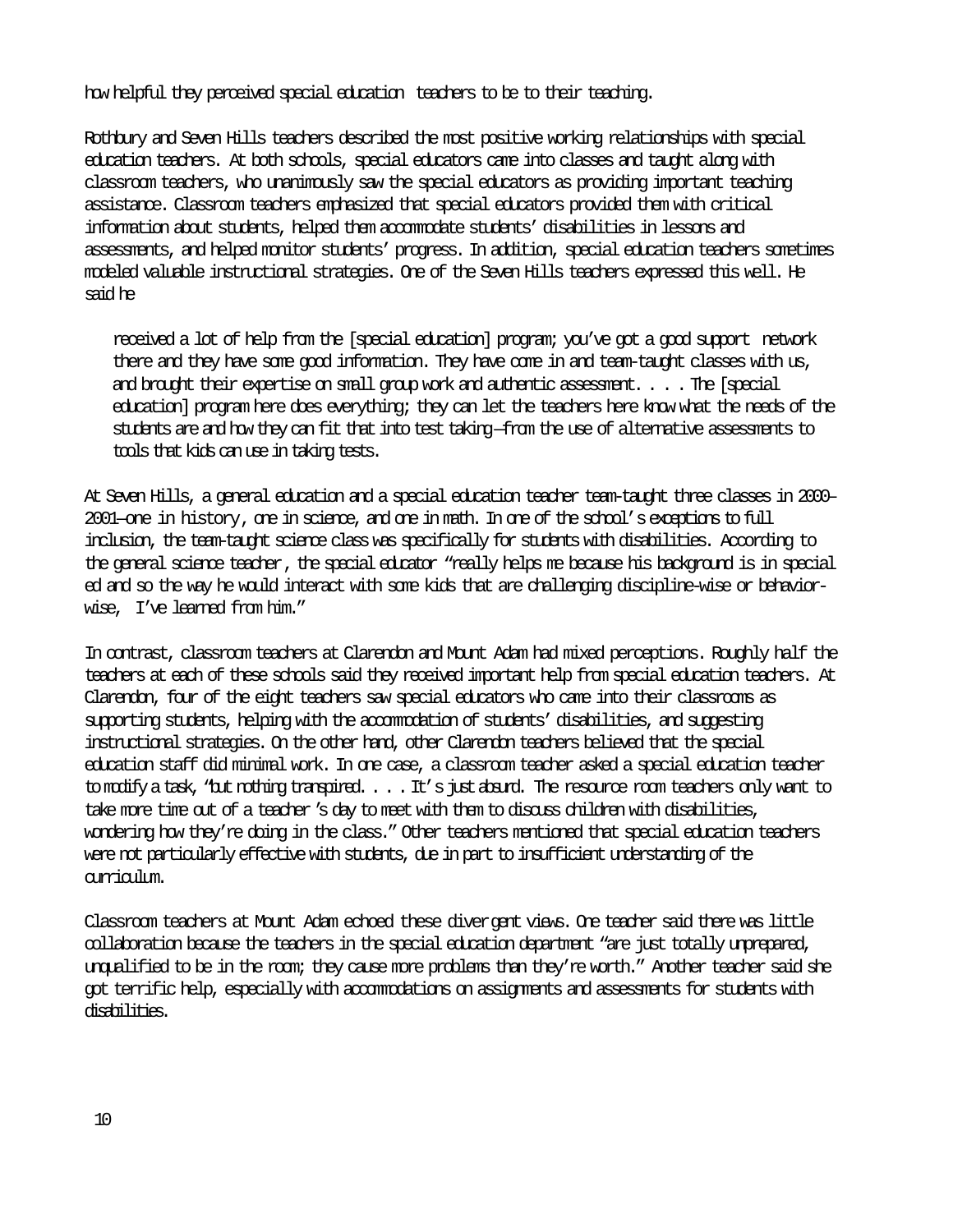### Use of IEPs

In inclusive schools attended by special education students with mild to moderate disabilities, how do classroom teachers use individualized education programs, and how helpful do they think they are? Teachers' responses to these questions showed the same breakdown by school as their responses to our question about collaboration between general and special education teachers. Almost all Rothbury and Seven Hills teachers found IEPs helpful in planning their instruction, particularly in making modifications for their students. In contrast, only half of the teachers interviewed at Mount Adam and less than half of those at Clarendon reported using IEPs at all.

Seven of the eight teachers interviewed at Seven Hills indicated that they used IEPs to modify their instructional and assessment practices to accommodate the needs of special education students. They were clear that IEPs were rarely used to change what was taught (i.e., the nature of the curriculum); instead, they were employed to change how the curriculum was taught to special education students and how these students were assessed. Perhaps these results reflect in part the close and positive collaboration between special and general education teachers at this school. Surprisingly, the eighth teacher at Seven Hills seemed unfamiliar with his special education students' IEPs. In discussing his three students, he had a sense of the general area in which two had disabilities, but he was not aware of their specific disabilities.

At Rothbury, the use of IEPs was also widespread. All seven of the classroom teachers interviewed about IEPs reported that they used them to modify how the curriculum was taught (again, not what was taught) and how students were assessed. Two of the teachers noted, however, that they occasionally used IEPs as resources in planning instruction, but only for students with poor performance. In one teacher's words:

When I get my list of kids that I know are having IEPs, I just look at the list and I don't look at what the IEP says and I let that go awhile into the year before I take a look at it because I want to see what they do cold.  $\dots$  . If I have a kid in my class early on in the year who is really, really struggling then I will go back and take a look at what the IEP says.

At Mount Adam, just half the teachers interviewed used IEPs and reported making accommodations for special education students based on their IEPs. As one teacher put it:

All students are required to produce, I have pretty high standards for the products. However, if a student has a documented disability in which they can't for whatever reason—let's say they have a language disability and they can't write—I would probably break down the process where they gave me two rough drafts before they finally got to the final product. So I pretty much hold them to high standards, but I make accommodations if they need them.

Those teachers at Mount Adam who did not use IEPs expressed the conviction that they would do what was in the IEPs anyway or that the IEPs really would not require them to make any modifications to curriculum or instruction.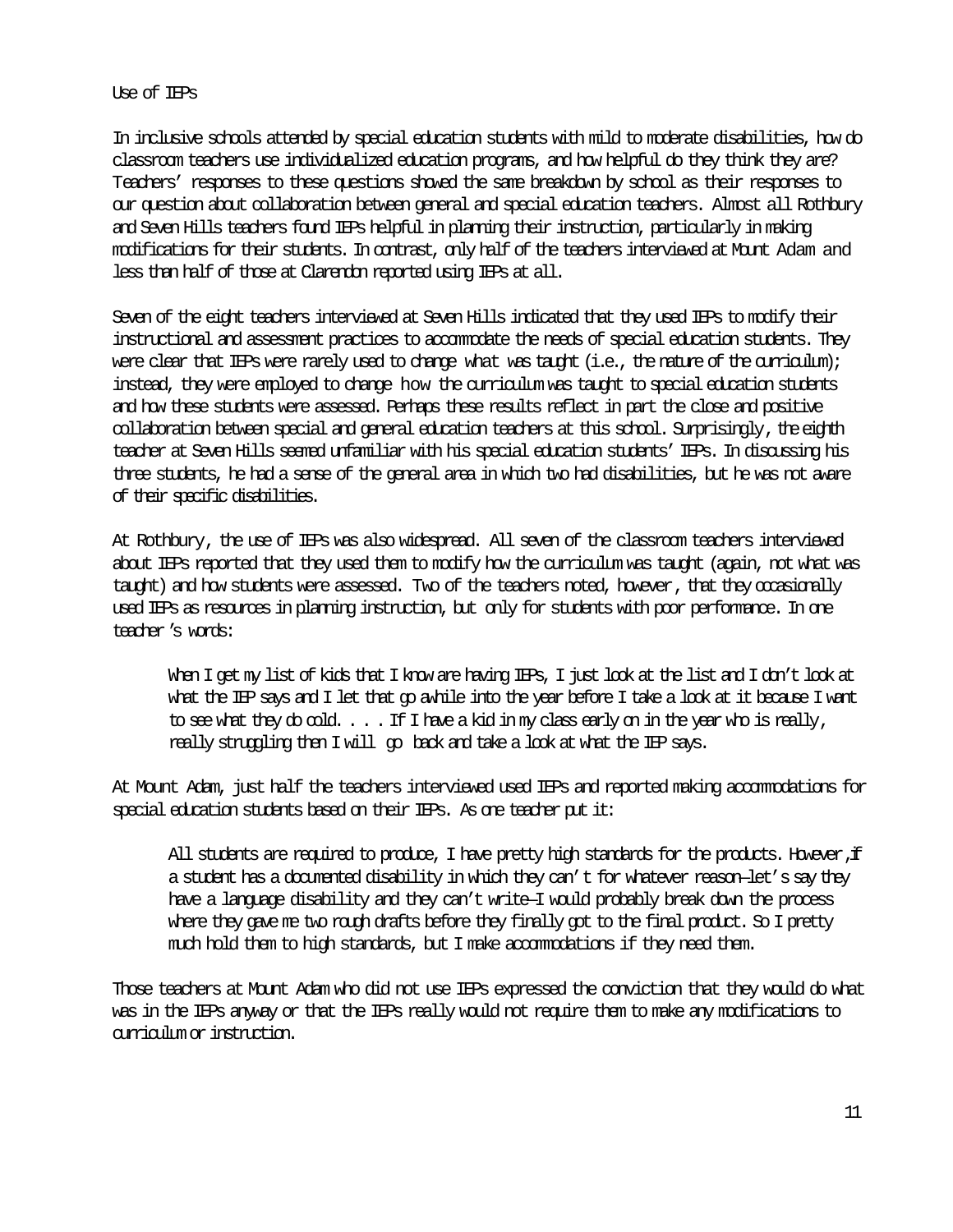At Clarendon, only two of the eight classroom teachers who were asked about IEPs indicated that they influenced their practices. These teachers reported that IEPs helped give them insight into a student's disability and helped them to modify their instruction. In looking to explain the low proportion of Clarendon teachers who made use of IEPs, it is important to note again that the school had only recently begun serving more students with special needs. Thus, preparing constructive IEPs and using them may not have been part of the school's regular practice. However, our interviews gave us reason to believe that there was more to the story. One teacher reported that she had not been able to see her students' IEPs, suggesting that the plans had not been prepared or were not up-to-date. Another teacher said he had not seen an IEP that required him to make any adaptations in the classroom. Three other teachers stated that IEPs had little impact on their instructional practices; one of this group saw IEPs as serving no function except fulfilling a bureaucratic requirement. He said: "They're a legal requirement which has no relationship to the vital nature of the school curriculum. In fact, what they do is siphon people away from kids' learning so that the legal requirements can be fulfilled."

## Conclusions

This analysis of interview data from our study of inclusion and reform in four secondary schools indicates that the general education teachers in these schools were committed to inclusion and that they did make instructional accommodations for students with disabilities. Many teachers, but not all, tried to maintain the curriculum and hold high expectations while providing these accommodations. Teachers at three of the schools—Clarendon, Rothbury, and Seven Hills—emphasized teaching and learning of high intellectual quality, and they believed this focus was appropriate for their students withdisabilities. At two of these schools, Rothbury and Seven Hills, classroom teachers felt they received important help from special education teachers and used students' IEPs to guide instruction and assessment. Special education teachers were believed to be particularly helpful in team-teaching situations within inclusive classes, assisting with accommodations and modeling instructional strategies.

At the fourth schools, Mount Adam, teachers had a favorable view of inclusion and found it helped their teaching in a general sense. The Personalized Learning Plans helped the teachers focus on relationships with students and their affective development. Though this approach could in theory enhance authentic work by more closely tying the curriculum to students' personal lives and experiences, the Mount Adam teachers did not emphasize complex or intellectually demanding instruction. At Mount Adam, with its system of tracking and placement of students with disabilities largely in general rather than college-bound classes, it was apparent that inclusion was not coupled with any other major changes that influenced the quality of instruction.

The major implication of this qualitative study seems to be that the inclusion of students with disabilities in general education classes and teaching of high intellectual quality can be integrated. Although the instructional and assessment practices of the teachers we interviewed remain to be verified, the teachers believed that with appropriate accommodations, their students with disabilities could be intellectually challenged and held to high expectations. There is clearly not a necessary connection between inclusion and practice, as Mount Adam exemplified. But at the very least, from teachers' points of view, fundamental shifts in pedagogic practice for general education can sustain inclusion efforts.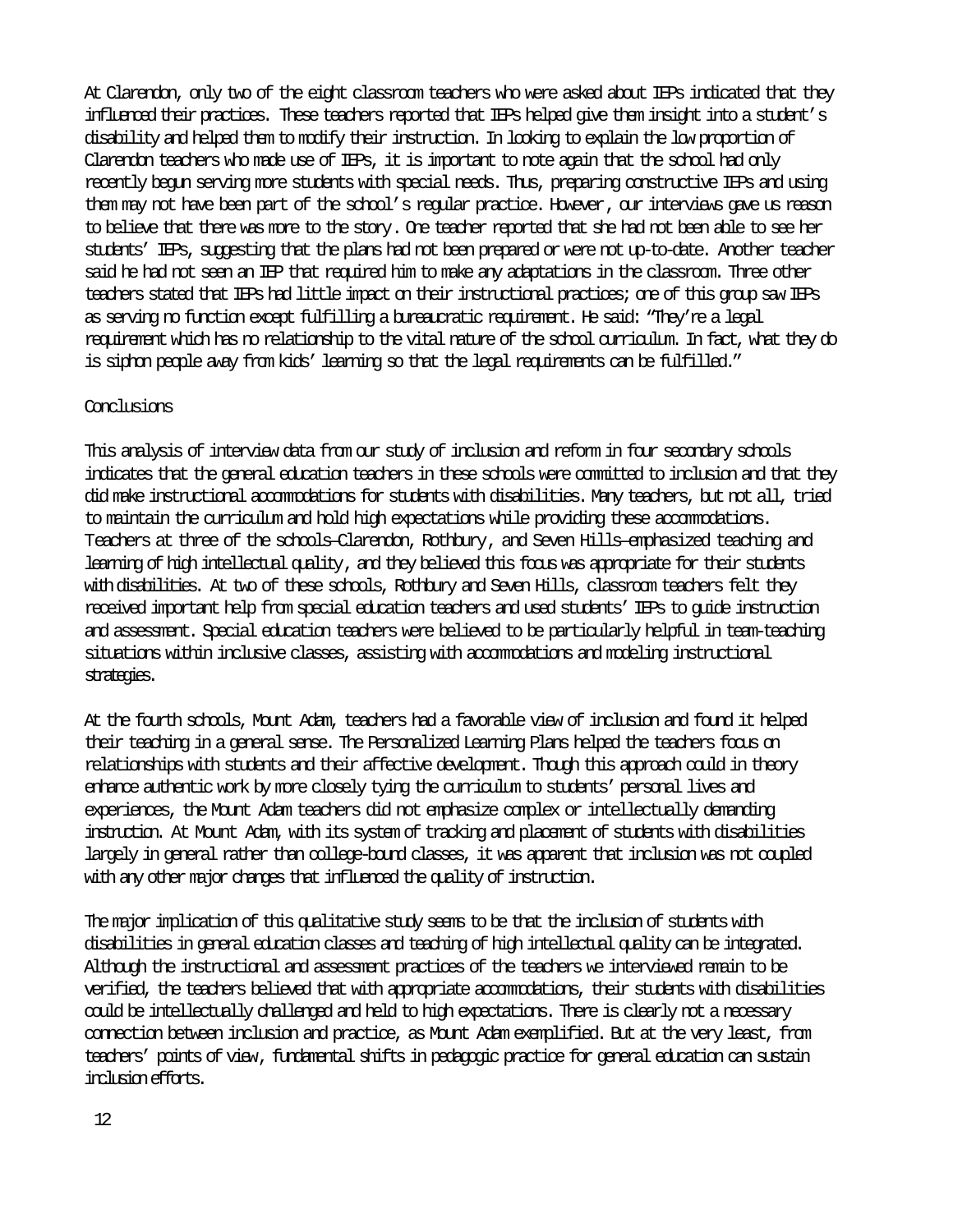W e draw an additional implication from what we have learned from teachers at Rothbury and Seven Hills. These two schools differed somewhat in their structuring of inclusion. Rothbury fully included almost all students with disabilities in general education classes, whereas Seven Hills retained some separate classes for many students with disabilities. These schools' successes with reform and inclusion, notwithstanding their different approaches, suggest that secondary-level inclusion need not be restricted to a single model. Inclusive practices are advocated, and rightly so, in opposition to the historical pattern of excluding students with disabilities from general education. Exclusion has not only limited the access of students with disabilities to the general curriculum, but also their opportunity to achieve. But in response to the failed practices of exclusion, some advocates for students with disabilities often insist upon full inclusion, deeming any exclusion unproductive or worse (see, e.g., Lipsky & Gartner,1996). This study leads us to conclude that a more flexible approach to reform may be warranted, one that acknowledges that appropriate differentiation of instruction and accommodations for students with disabilities may take place in separate settings.

It has been argued that inclusion is not really viable, especially at the secondary level, because of (a) general education teachers' limited knowledge and skill related to instruction of students with disabilities, (b) the negative attitudes some general education teachers have toward students with disabilities, and (c) general education teachers' need for ongoing support (for a summary, see Hanley-Maxwell et al., 1999). Data from the schools in this study suggest that, although these problems persist, they need not inhibit inclusion efforts. The classroom teachers in our study welcomed students with disabilities and embraced inclusion, and in at least two of the four schools, they received important support from special educators and guidance from students' IEPs. For the most part, teachers felt relatively successful with their instructional approaches and adaptations for their students.

Final data collection for the project was completed in fall 2001. In future reports, we will examine the extent of authentic pedgogy in the eight classes at each school—as reflected in observed lessons and teachers' assessment tasks—and its relationship to student performance. We will compare students with and without disabilities on (a) their degree of opportunity for authentic learning in these inclusive classes and (b) their level of performance as indicated by their work on assessment tasks. Preliminary analysis of 16 tasks and the student work on these tasks from two of the schools indicated that students with mild to moderate learning disabilities who were assigned tasks demanding higher levels of authentic intellectual work performed better—not only in relation to other students with disabilities, but also in relation to nondisabled students who were assigned tasks demanding lower levels of authentic intellectual work (King et al., 2001). These results give reason for optimism about prospects for integrating inclusion and changes in teaching at the secondary level. W e are hopeful that the full sample will bear out these early findings.

#### References

Avery,P. G. (1999). Authentic instruction and assessment. Social Education, 65(6), 368–373.

Gerber, M. M. (1996). Reforming special education: Beyond "inclusion." In C. Christensen & F.Rizvi (Eds.), Disability and the dilemmas of education and justice (pp. 156–174). Buckingham, UK: Open University Press.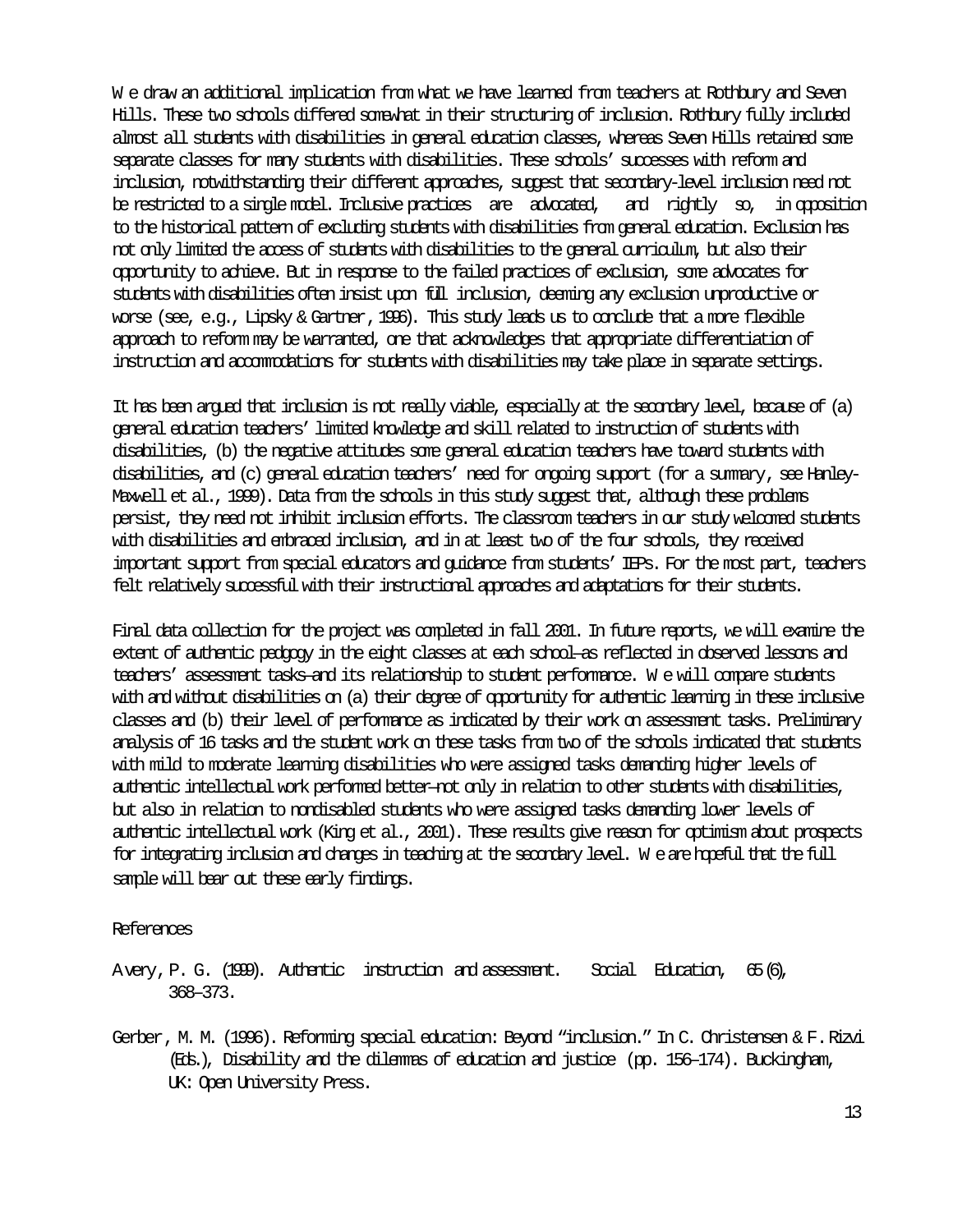- Hanley-Maxwell, C., Phelps, L. A., Braden, J., & W anen, V.W. (1999). Schools of authentic and inclusive learning (Brief No. 1). Madison: University of W isconsin–Madison, Research Institute on Secondary Education Reform for Youth with Disabilities.
- King, M. B., Schroeder, J., & Chawszczewski, D. (2001). Authentic assessment and student performance in inclusive schools (Brief No. 5). Madison: University of W isconsin–Madison, Research Institute on Secondary Education Reform for Youth with Disabilities.
- Lee, V. E. (with Smith, J. B.). (2001). Restructuring high schools for equity and excellence: What works. New York: Teachers College Press.
- Lee, V. E., Smith, J., & Croninger, R.G. (1997). How high school organization influences the equitable distribution of learning in mathematics and science. Sociology of Education, 70, 128–150.
- Lipsky, D. K., & Gartner, A. (1996). Equity requires inclusion: The future for all students with disabilities. In C. Christensen & F. Rizvi (Eds.), Disability and the dilemmas of education and justice (pp. 145–155). Buckingham, UK: Open University Press.
- McDonnell, L. M., McLaughlin, M. J., & Morison, P. (Eds.). (1997). Educating one & all: Students with disabilities and standards-based reform. W ashington, DC: National Academy Press.
- Newmann, F. M., & Associates. (1996). Authentic achievement: Restructuring schools for intellectual quality. San Francisco: Jossey-Bass.
- Newmann, F. M., Marks, H. M., & Gamoran, A. (1996). Authentic pedagogy and student performance. American Journal of Education, 104, 280–312.
- Oswald, D. P., Coutinho, M. J., Best, A. M., & Singh, N. N. (1999). Ethnic representation in special education: The influence of school-related economic and demographic variables. The Journal of Special Education, 32(4), 194–206.
- Patton, J. M. (1998). The disproportionate representation of African Americans in special education: Looking behind the curtain for understanding and solutions. The Journal of Special Education, 32(1), 25–31.
- Rizvi, F., & Lingard, B. (1996). Disability, education, and the discourses of justice. In C. Christensen & F. Rizvi (Eds.), Disability and the dilemmas of education and justice (pp. 9–26). Buckingham, UK: Open University Press.
- Slee, R. (1996). Disability, class and poverty: School structures and policing identities. In C. Christensen & F. Rizvi (Eds.), Disability and the dilemmas of education and justice (pp. 96– 118). Buckingham, UK: Open University Press.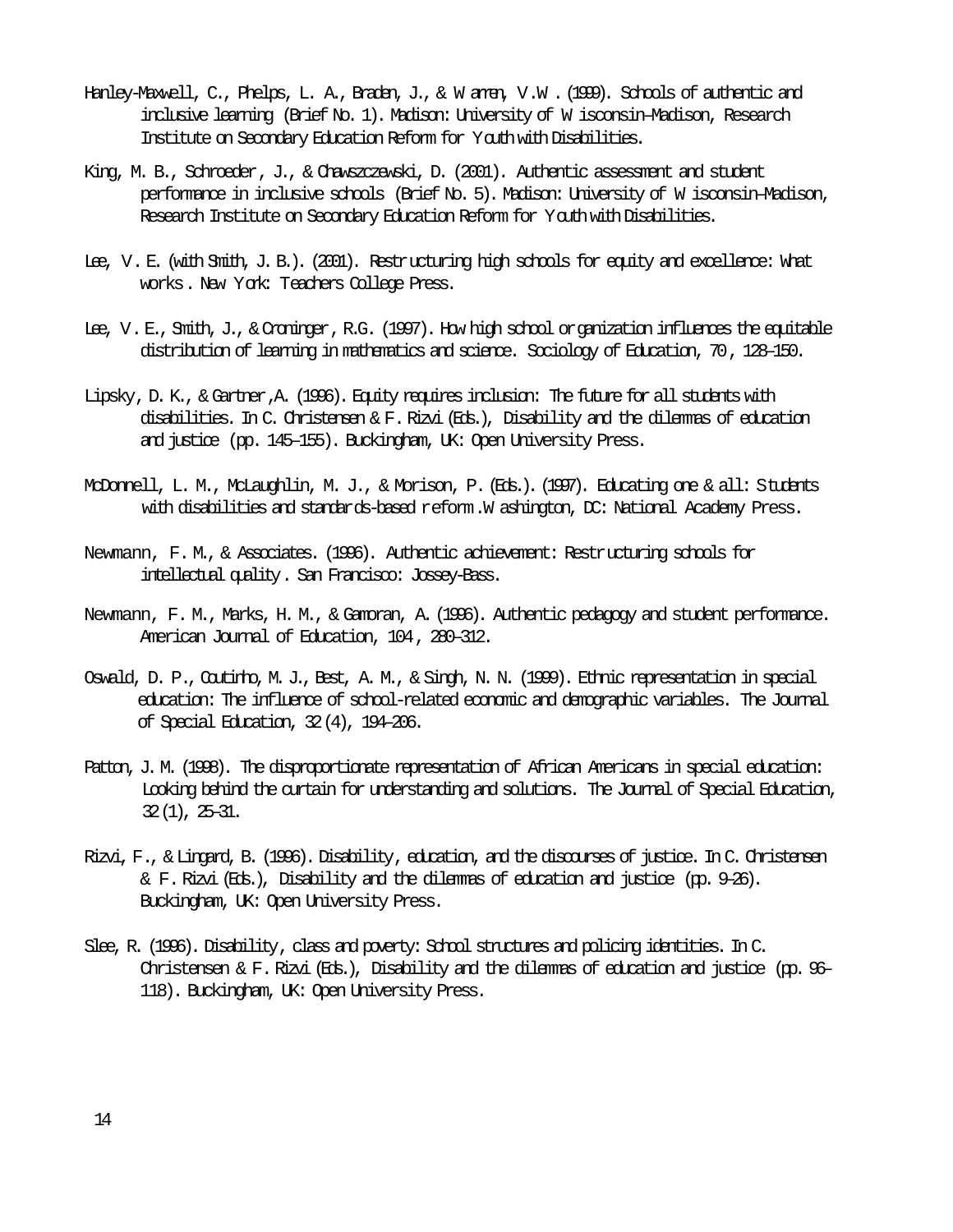- Smith, J. B., Lee, V. E., & Newmann, F. N. (2001). Instruction and achievement in Chicago elementary schools. Chicago: Consortium on Chicago School Research.
- Trent,S.C., Artiles, A. J., & Englert, C. S. (1998). From deficit thinking to social constructivism: A review of theory, research, and practice in special education. Review of Researchin Education, 23, 277–307.

#### INSTITUTE MISSION

The mission of the institute is to expand the current knowledge base related to practices and policies in secondary schools that enhance learning, achievement, and postschool outcomes for students with disabilities.

#### CORE RESEARCH QUESTIONS

- 1. What are critical features of instruction, assessment, and support strategies that promote authentic understanding, and achievement (and performance) for all students?
- 2. How have changes in authentic inclusive learning and schooling practices affected the school and postschool outcomes (and their interaction) for students with disabilities (collectively and disaggregated) using frames of reference focused on equity, value added, and accountability?
- 3. How do schools accommodate district and state outcome assessments, and how do such accommodations affect the participation in, reporting of, and validity of assessment?
- 4. In schools evolving toward authentic and inclusive instruction, what are the roles and expectations of stakeholders as they engage in planning for secondary and postsecondary experiences?
- 5. What contextual factors are required to support and sustain the development of secondary-level learning environments that promote authentic understanding, achievement, and performances for all students?
- 6. What strategies are effective in providing both information and support to policymakers, school administrators, teachers, human service personnel, and the community so they utilize the findings to create and support learning environments that promote authentic understanding, achievement, and performance for all students?